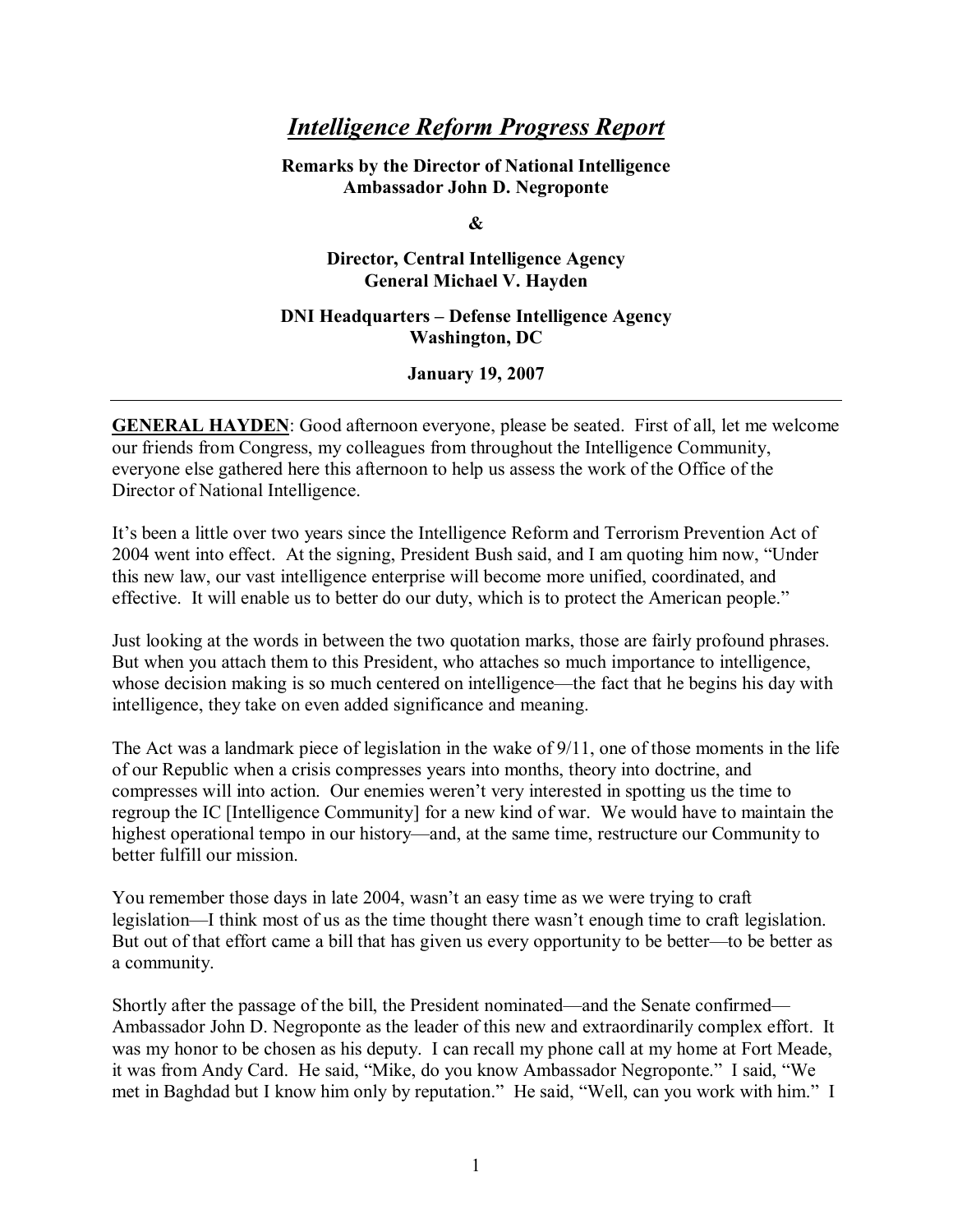said, "I think I can." I learned later that the Ambassador got a similar phone call from Andy Card about me. And when he was home on leave from Baghdad, with both us knowing that these nominations were in the works, we dared to have lunch in broad daylight at his club downtown; fearing the cover story of the Ambassador to Baghdad and the Director of the National Security Agency wouldn't draw much attention the day before the official announcement. On the morning of 22 April, at seven o'clock in the morning, the Office of the DNI was officially up and running.

The Ambassador and I, and Pat [Kennedy], and David [Shedd], had long discussions in the Old Executive Office Building about what needed to be done—and I need to tell you right now, the page was literally blank. We filled the walls of our office in the Old EOB [Executive Office Building] with butcher paper. And around the walls of the office, we began to sketch in putative organization charts for this new organization, with the only guidance from Congress being you could have up to four deputies. Whether we wanted four, what those four would do—that was all to be decided. A lot of ground had to be covered very quickly. We benefited enormously from the hard work, and creative ideas, and dedication of the many Americans, inside and outside the IC.

The Intelligence Reform Act itself was our foundation document; the recommendations of various commissions—the WMD Commission, the 9/11 Commission—those informed our decisions, helped guide our way. And, of course, we were acutely aware that this was not a file and forget enterprise. We had the abiding interest of the President, the Congress, and the American people.

Today I think I can speak on the progress we've made based on both my experiences as Ambassador Negroponte's Principal Deputy, and as a Director of an agency within the Community. It's like seeing a game from the perspective of the coach and player. From either viewpoint, the past two years have been a success—a success for CIA, for our Community, and for the nation.

As CIA Director, I can tell you that the DNI structure allows me to devote my full attention to running a large, important, and complex agency. I tell anyone who cares to listen that by eight oíclock in the morning, I have read the PDB [Presidential Daily Brief] and all the other traffic, and I am ready to go to work as the Director of CIA, while the Ambassador is waiting to go into the Oval Office. For the first time ever, our Agency's Seventh Floor is completely oriented toward managing CIA.

This newfound focus, this opportunity for focus within CIA *on* CIA is important not only for the Agency, but for the Community as well. The Ambassador has always said that CIA has to be at the top of its game if the IC is to thrive. Our capabilities, our position—two things that have defined us over the years and has established strong connective tissue from CIA to the rest of the Community—requires us to fulfill our role in the Community and work with our colleagues. My first session in the bubble, after my confirmation as D/CIA [Director, Central Intelligence Agency], I told the CIA workforce, "Don't worry about being Central." If we are competent and collaborative, our role in the Community will be clear.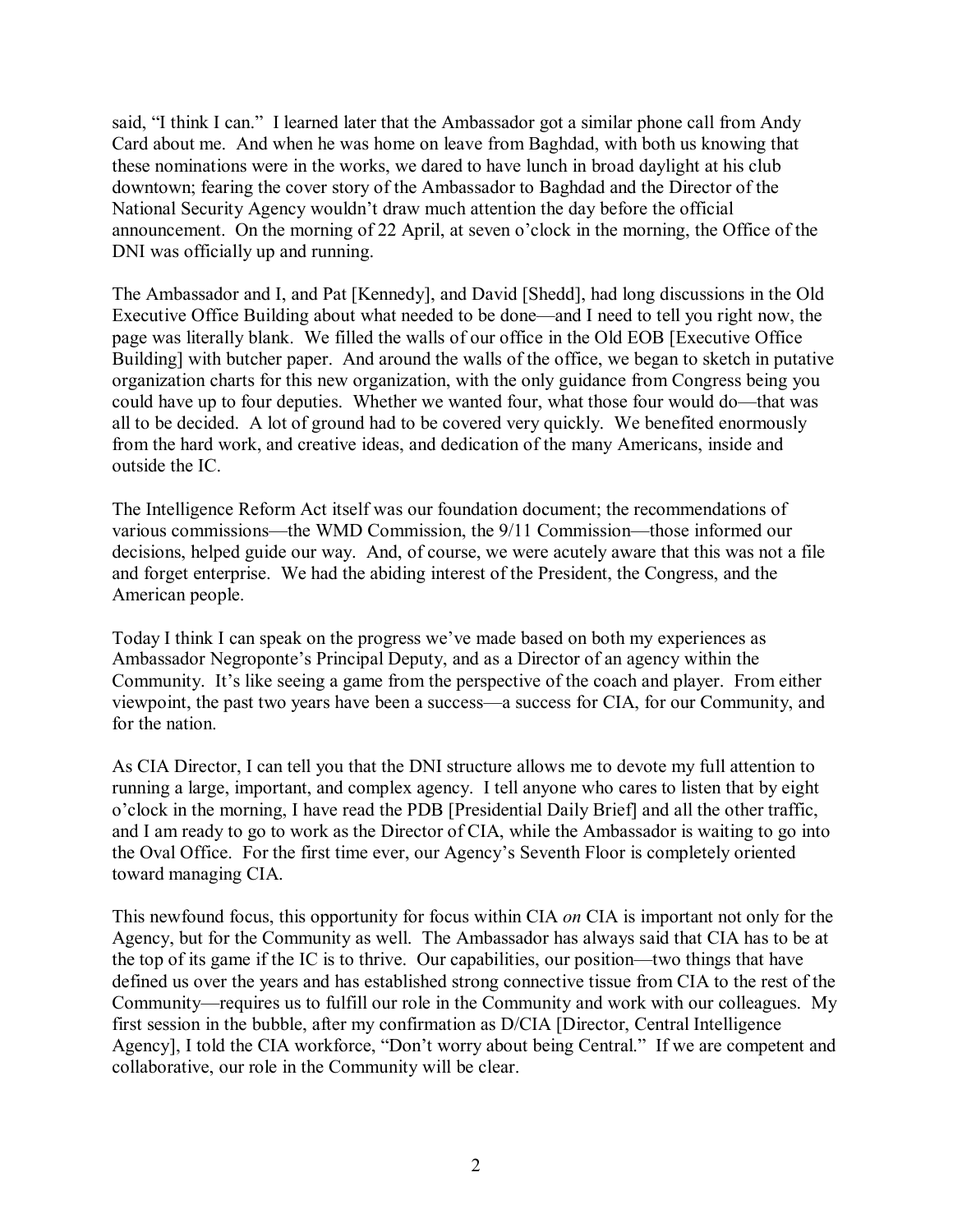And that's why we are implementing that in what we call our Strategic Intent. It's our blueprint for making our Agency more collaborative, both within the fence line at Langley and within the broader Intelligence Community. It outlines how we need to be proficient in the core missions that the Ambassador has given us—human intelligence, all-source analysis, covert action, opensource collection, and so on. We didn't draft our plan in a vacuum; just like the folks I see up here—my colleagues didn't draft their strategic plans in a vacuum either. Our Strategic Intent is aligned with and complement the National Intelligence Strategy that comes to us from the Office of the DNI. That strategy gets to the heart of effective intel reform—it provides us a strategic direction that cascades down from this building, this office, this leader, and promotes collaboration and cohesion throughout the entire Community.

I think the pattern here is very clear. Integration has been the mantra of our Community now for two years. And we're seeing the results, good for our nation and bad for our enemies.

You need look no further than the action we took in Iraq last year against Abu Musíab al-Zarqawi. And those of you know the fine print of that operation, know how seamless the intelligence cooperation was that allowed us to put 500-lb smart bombs on a target.

We are seeking greater collaboration, not only within our American Intelligence Community, but greater collaboration with our foreign partners as well. And that explains the stream of liaison partners, foreign visitors to the Ambassador's office, to his aggressive travel schedule. Meeting with, and cementing ties with these very powerful, very important partners.

If you want an example of how that works, look no further than last summer to the foiling of the transatlantic plot. Nothing less than intensive cooperation with our overseas colleagues could have achieved such a complete success.

Our time here this afternoon is limited, and I have only scratched the surface of what I think our Community has done in the past two years. We've seen the creation of the National Counterterrorism Center, FBI's National Security Branch, the establishment of the National Clandestine Service, the formation of the National Counterproliferation Center, Mission Managers against our toughest and most important targets, and any number of other initiatives that have brought our Community closer together and made it more effective.

Those who don't see the import of those kinds of structural changes occasionally are tempted to talk about overhead or moving boxes on a chart. I prefer to think of those things I just described to you as task organizing for the fight. Bringing to bear the resources of the Community, bringing them into a logical organization and creating what in my other profession I would call a joint taskforce for the mission at hand. There is more to be done, but what we have done so far is made the nation safer. What we have done so far is part of the legacy of a man who stepped forward into this role at a crucial juncture in the history of our country and of our Community.

Ambassador Negroponte will now bring his sharp intellect, steady leadership, deep wisdom pending Senate confirmation of course—into another chapter of public service. And whenever that might happen, we will remember him for those attributes that he brought to us, as well as for a unique strength he brings to our field of intelligence. For even though his first calling is that of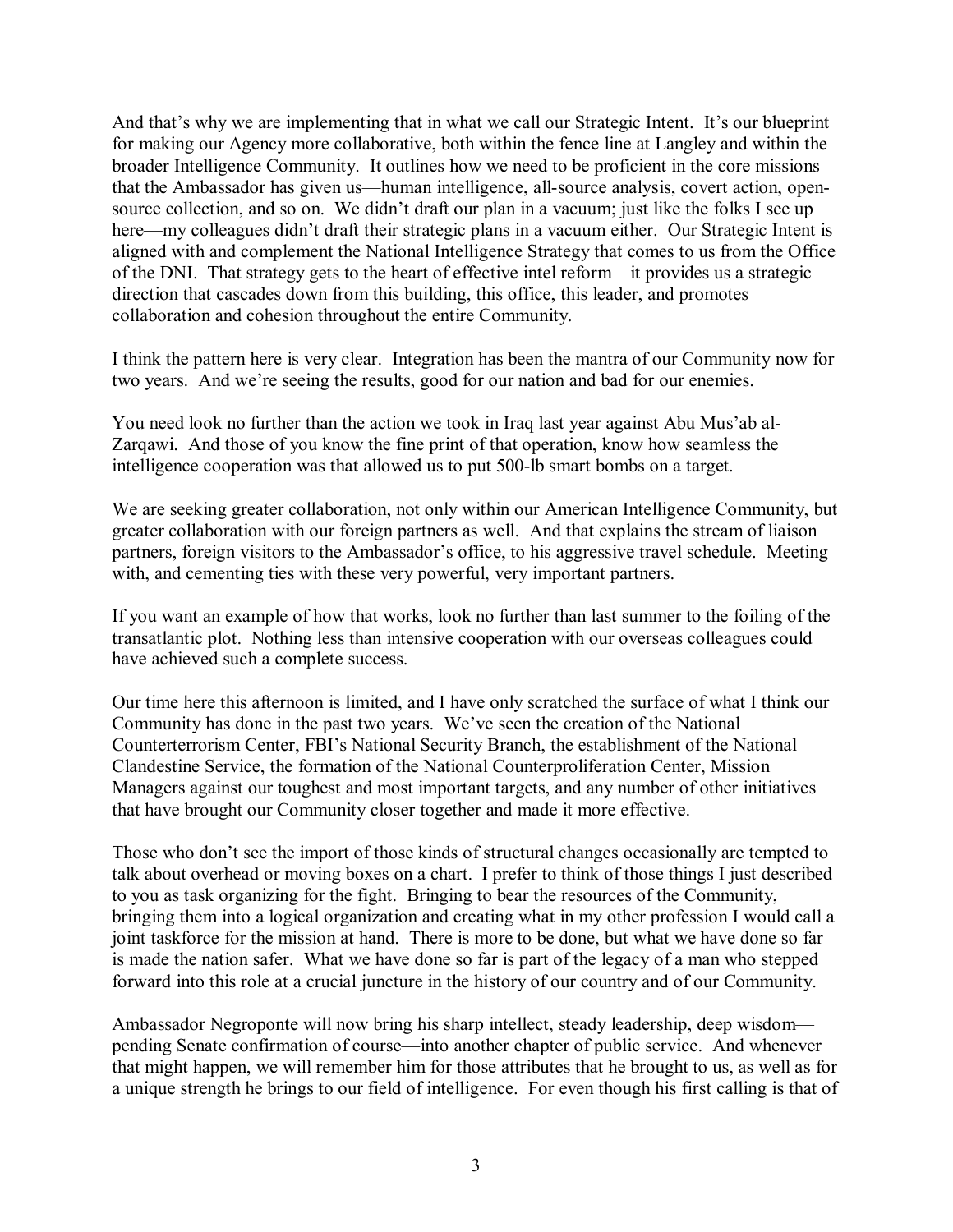a diplomat of the highest rank, he has grown to understand our profession—like frankly very few of us do. His many years in the Foreign Service—highly sensitive positions like Honduras or Baghdad—give him a unique comprehension of how intelligence informs policy in time of conflict, and made him the ideal man for this job when the post of DNI was created.

So it's now my honor and privilege to introduce to you the first Director of National Intelligence, and my good friend, Ambassador John Negroponte.

**AMBASSADOR NEGROPONTE:** Thank you Mike, thank you very much for that kind introduction. You've been an outstanding leader in the Intelligence Community for a long time. When you left the post of Principal Director of National Intelligence, it was a loss for me personally, but it was a big plus for the CIA and for the nation.

I would also like to acknowledge our many Intelligence Community leaders who are here this afternoon and other distinguished guests in attendance. Particularly, I would like to thank my good friend, Senator Ted Stevens for coming here today—thank you sir. The Intelligence Community greatly appreciates your steady commitment and support for our efforts. You are a very longstanding friend of the Intelligence Community indeed, and we all appreciate that.

Ladies and Gentlemen: today it's my pleasure to speak to you about the progress the United States Intelligence Community has made during the two years since the Congress enacted and the President signed the Intelligence Reform and Terrorism Prevention Act of 2004.

The act created the Office of the Director of National Intelligence and has served as the master plan for the ODNI's actions. In addition, the law was supplemented by those recommendations of the Robb-Silbermann Commission on Weapons of Mass Destruction—of which 70 out of 74 recommendations—were endorsed by the President in the summer of 2005.

Intelligence reform, as the President and Congress ultimately defined it, encompassed an ambitious scheme of rethinking our previous intelligence practices, rebuilding our intelligence programs in an integrated fashion, creating new entities to confront new threats, and developing fresh approaches to our fundamental way of doing business within the Intelligence Community and with the Intelligence Community's natural partners—both domestic and foreign.

The bar for intelligence reform was set high, but for our Intelligence Community, it was not set too high.

Over the last two years, the IC has achieved good results through a concerted effort to integrate itself more tightly, share information more freely, coordinate its actions more efficiently, define its priorities more clearly, and align its resource expenditures against those priorities more strategically.

The IC has built closer relations with the other agencies of the United States Government and our allies around the world. And the IC has improved partnerships with federal, state, and local law enforcement, homeland security officials, tribal leaders, and the private sector here in the United States.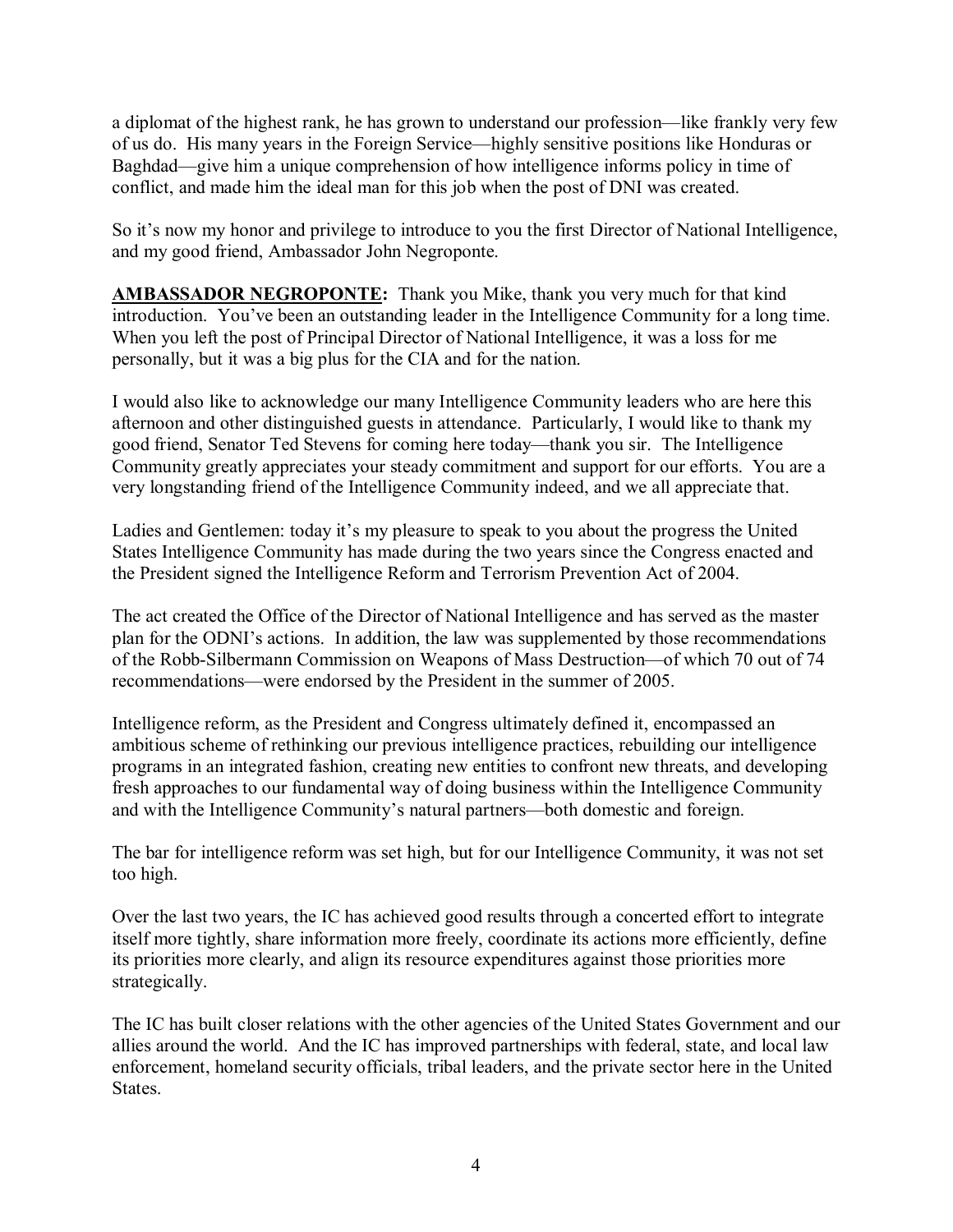The Office of the Director of National Intelligence has assumed responsibility for strategic leadership of the Intelligence Community, but the office has attempted to do this in concert with its Intelligence Community colleagues, relying on the individual agencies to execute their missions fully and completely. There's no other way to succeed.

I do think that we have succeeded, and I think we will keep succeeding. That's because strategic leadership—and the leadership demonstrated by establishing priorities, standards, policies, and budgets—is not the whole of leadership. In a true community, leadership in its fullness is a shared mandate; it extends across bureaucratic divisions and up and down the chain of command. Everyone has to feel responsible and be accountable for the effectiveness of his or her agency, programs, office, and personal actions.

Indeed, I have the sense that this kind of Community-wide leadership is characteristic of our Intelligence Community. The effort to reform the IC was already under way when I took office. The professionals of the IC were doing everything in their power to improve United States intelligence and guard against another 9/11 or failure to assess correctly the capabilities and intentions of America's adversaries.

To frame my assessment of intelligence reform this afternoon, I'd like to focus on structural change, collection and analysis, information access, science and technology, and human capital. There are several other significant components of intelligence reform, to be sure, but I will do my best to fit them under one or more of these headings.

A great deal of structural change has occurred within the Intelligence Community during the past two years in direct response both to our most important past failures and our most important pressing threats.

We have taken the reform legislation's call for a strong National Counterterrorism Center, established by Executive Order initially, and made it a reality. The National Counterterrorism Center stands at the center of the intelligence contribution to the War on Terror.

- The NCTC is led by a subcabinet official—Admiral Scott Redd—who I have designated as the mission manager for counterterrorism intelligence.
- It comprises officers representing all the relevant federal departments.
- It draws on and shares information from thirty intelligence networks, including foreign and domestic threat information.
- It convenes coordination meetings across the government three times a day.
- It guides the counterterrorism analytic workload across the Intelligence Community, and,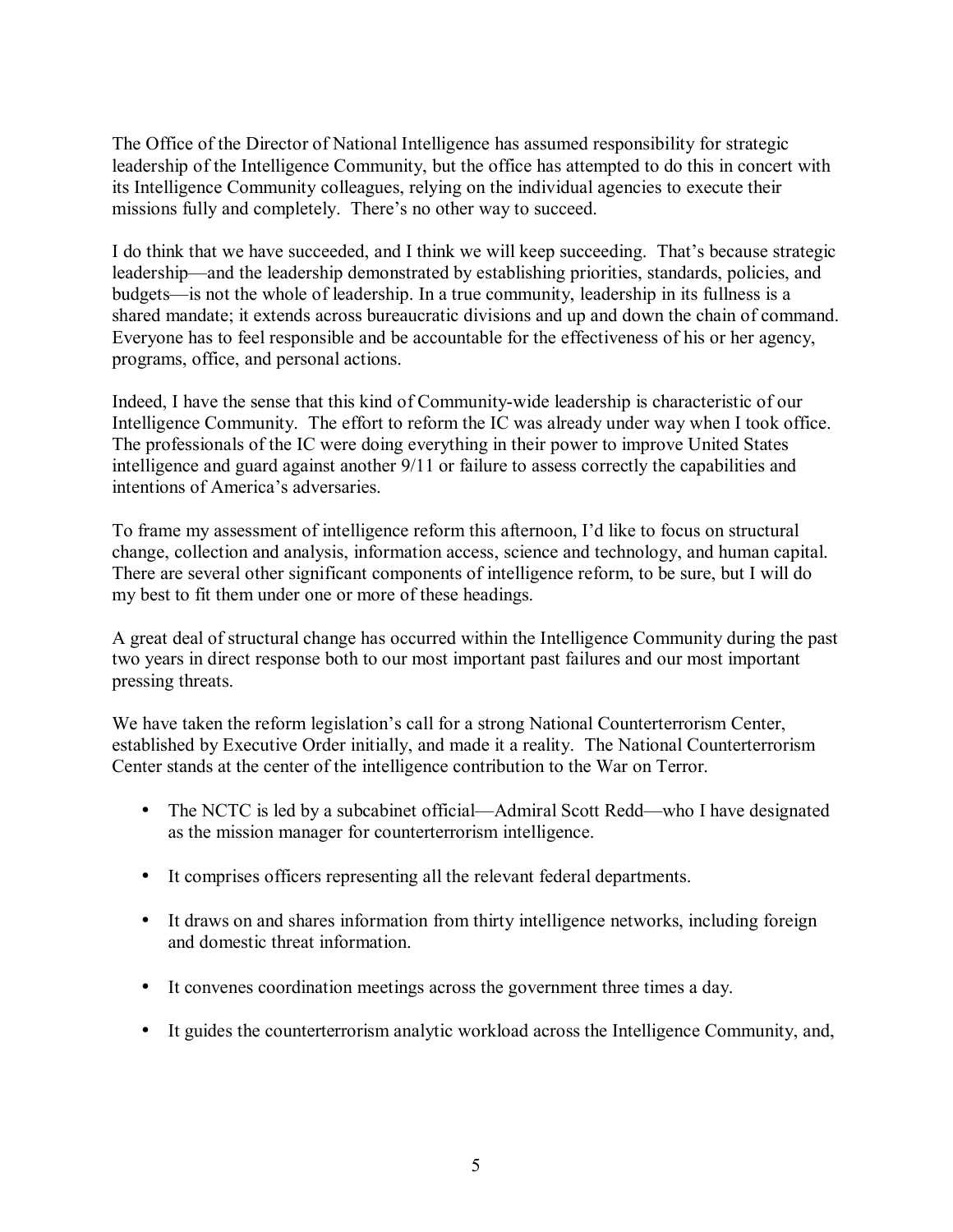• When events mandate, it becomes a hub for critical intelligence support to our nation's leaders. The NCTC played an important role last summer when the British thwarted the Transatlantic airline bombing plot.

The law also focused on the FBI's contribution to national intelligence. In my view, the FBI's senior leadership embraced this mandate and has shown a great commitment to integration within the Intelligence Community. As a result, on September 12, 2005, the FBI established the National Security Branch to bring together under a single umbrella its counterterrorism, counterintelligence, and intelligence programs. The National Security Branch has since established a dedicated counter-Weapons of Mass Destruction effort within the NSB itself. And all this has greatly facilitated the FBI's participation in, among other things, Intelligence Community-wide intelligence training and education programs.

As you know, the Robb-Silbermann Commission emphasized the critical contribution human intelligence plays in preserving national security. The WMD Commission called for increased interagency HUMINT [Human Intelligence] coordination, better and more uniform tradecraft standards, and increased joint training for operators. This led to another important structural change in U.S. intelligence: the establishment of the National Clandestine Service in 2005.

These two changes—the establishment of the National Clandestine Service and the National Security Branch—strengthened our intelligence effort at home and abroad.

Additional innovations quickly followed: the creation of the DNI's Open Source Center at the CIA, the establishment of a National Counterproliferation Center, and the appointment of a MASINT [Measurement and Signature Intelligence] Community Executive, for example. Meanwhile, institutions of long-standing assumed important new responsibilities. NSA has been vital in helping support the Global War on Terror. In this regard, I would emphasize the critical contributions the Terrorist Surveillance Program has made to protect American lives and interests. DIA is on the front lines in Iraq and Afghanistan; and has taken the lead in developing the Defense Joint Intelligence Operations Center. The Department of Homeland Security has advanced the efforts to integrate homeland security intelligence and analysis. In so doing, it has assumed enormous responsibility for gathering and analyzing intelligence that is crucial to securing our land and maritime borders with Mexico and Canada. And the National Geospatial Agency stepped "out of the box" to help our nation assess and mitigate the terrible impact of Hurricane Katrina. The innovative response to domestic challenges perfectly reflects NGA's vital role on the warfront where it is totally integrated in successful real-time operations.

Virtually all observers of the Intelligence Community have focused attention on the interdependence of collection and analysis, as well as the need to continuously improve finished intelligence products through better methodology, more outreach, more alternative analysis, and more transparent sourcing.

If we are going to solve the most difficult intelligence challenges, our analysts and collectors must work together hand-in-glove. While greater integration is still needed, progress is being made in terms of attacking hard targets.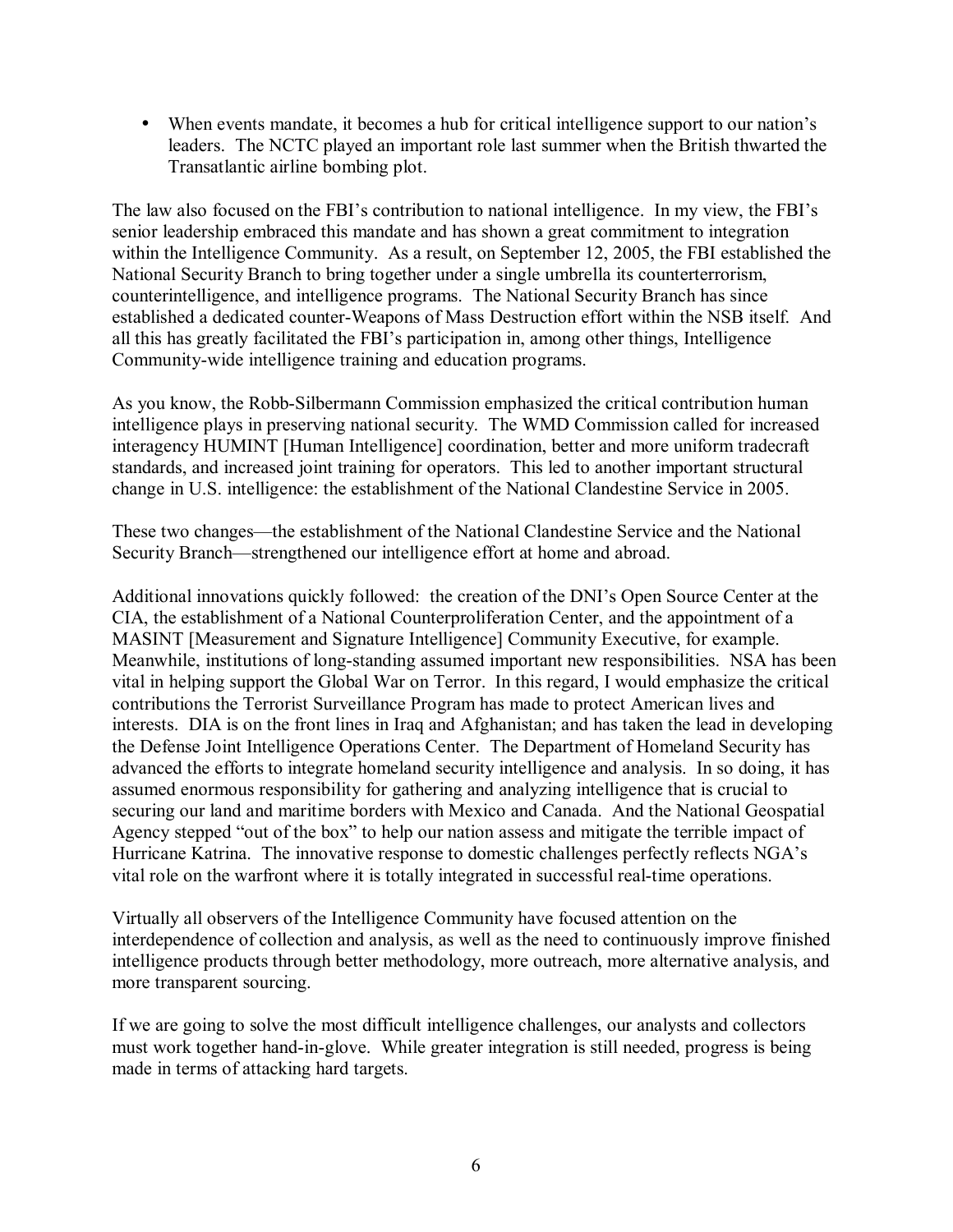The National Intelligence Council, the National Counterproliferation Center, and the North Korea, Iran, Cuba and Venezuela Mission Managers are helping close collection and analytic gaps vis-à-vis our most crucial intelligence priorities.

And by the same token, we have taken many steps to bring analysts closer together. To generate greater collaboration:

- We established the ODNI's Analytic Resources Catalog;
- We established a Long Range Analysis Unit to stimulate more focus on "over-thehorizon" issues;
- We have brought Intelligence Community contributions into the President's Daily Brief beyond the traditional (and still strong) CIA input; and
- We have launched several initiatives to strengthen the quality, and ensure the integrity, of Intelligence Community-wide analytic practice.

Let me add one final word on collectors and analysts working together: I am very pleased that we have developed a new model for assessing and then tasking Intelligence Community organizations to "lift and shift" collection resources in response to emerging crises.

- The rapid application of this process in support of intelligence efforts against the summer 2006 Lebanon/Hezbollah/Israel crisis proved very effective in focusing Community efforts and delivering important new intelligence.
- The same model is being used against the ongoing Darfur crisis and also with regard to Somalia.

The fastest way to increase the value of intelligence is to share it for collaborative critiques and make it accessible for authorized action. Two senior officials—our Chief Information Officer and the Program Manager for the Information Sharing Environment—have accomplished a great deal toward both of these ends. Under their leadership we have:

- We have implemented a major classified information sharing initiative with key United States allies. And this was a project that was "stuck" for quite a long time and we managed to get it "unstuck."
- We developed—they developed rather—and rolled out the Electronic Directory Services, a "virtual phone book" for terrorism information and those that have counterterrorism responsibilities in the United States Government; and
- They shaped and disseminated the *Information Sharing Environment Implementation Plan* and the *Presidential Guidelines on Information Sharing*. These two documents provide the vision and road map for better information sharing within the Intelligence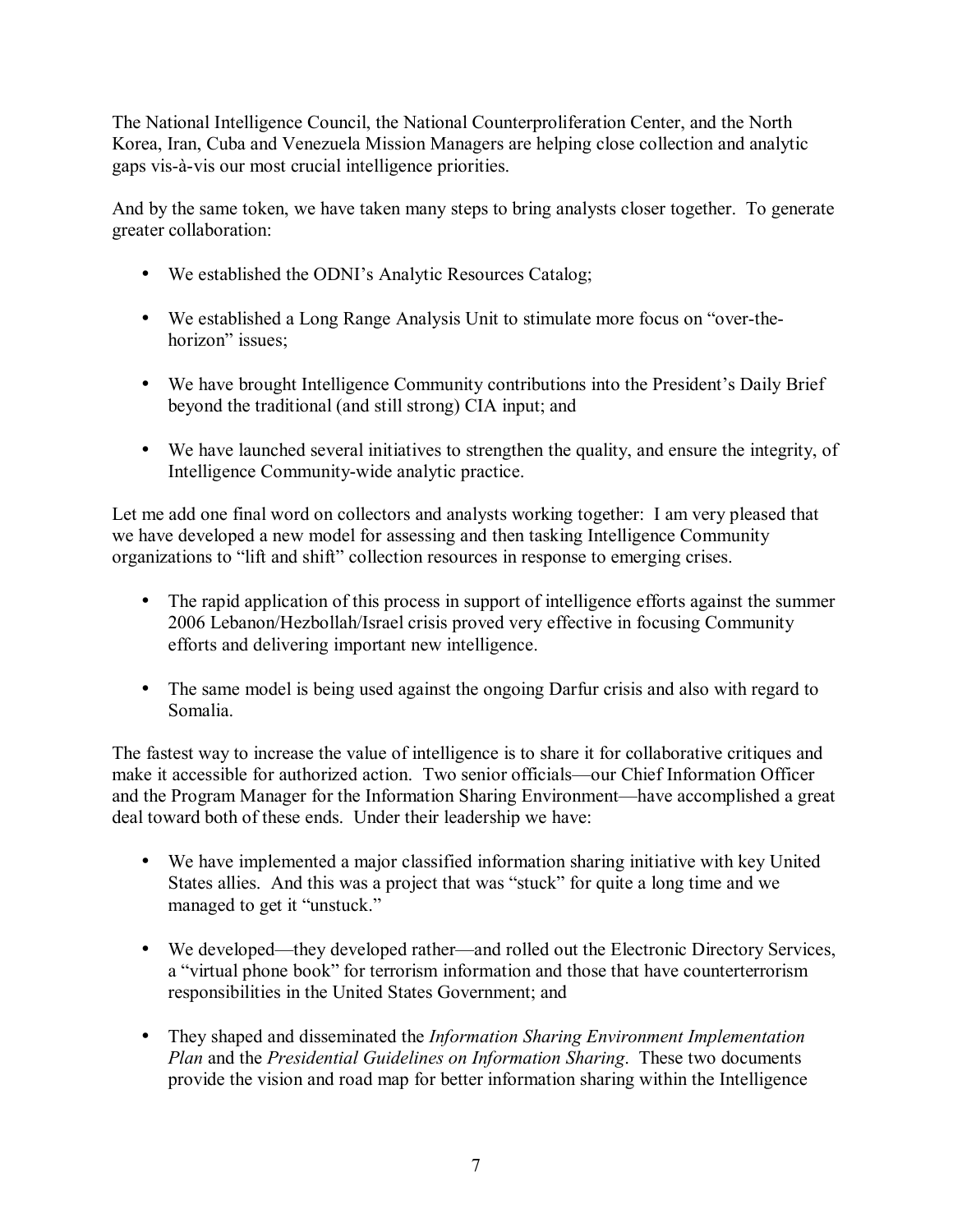Community and with our Federal, State, local, and tribal counterparts, as well as with the private sector.

Neutralizing insider threats, especially technically astute spies, will take on added urgency in such an environment of more freely flowing information. Guided by our Mission Manager for Counterintelligence, our counterintelligence community is evolving to better support this and other critical national priorities.

These are just a few examples of our "problem solving" approach to information sharing and access that enhances intra-IC collaboration and cooperation with those outside the Community who share our goals and objectives.

In an age of globalization that closely reflects developments in science and technology, intelligence reform would have dim prospects of success if it did not ensure our competitive advantage in the realm of S&T. As in all of our reforms, Science & Technology change cannot be effected overnight, but that is precisely why our Associate Director for S&T has chosen "Speed" as the first of his cardinal values, the other two being "Synergy" and "Surprise."

With respect to speed, we have launched the Rapid Technology Transition Initiative to accelerate the transition of innovative technology to operations by funding 13 programs in FY 2007. In support of the warfighter our IC S&T team has made important contributions to General Meigs<sup>'</sup> Joint IED Defeat Organization—and I know that has been one of Eric Haseltine's very highest priorities.

With respect to synergy, we have developed a unified Intelligence Community S&T Strategy and Plan that identifies and addresses IC-wide technology gaps, establishes new joint Science & Technology programs against high value hard targets, and institutes new joint duty programs such as the ODNI's Science & Technology Ambassadors initiative. We have also, through our Science & Technology Fellows Program, rewarded our top S&T talent with significant grants to pursue their innovative research projects and help foster greater collaboration among our most creative minds.

And with respect to surprise, we have laid the groundwork for an Intelligence Community version of DARPA, which we are calling IARPA—the Intelligence Advanced Research Projects Activity.

Now nothing is more important to the IC's future than developing its personnel, which includes replenishing its ranks of analysts and collectors, attracting specialists in Science & Technology and counterproliferation, and making the most of America's natural diversity.

By working closely with agencies and departments across the Community, our Chief Human Capital Officer has helped:

• Establish the framework that will make joint duty a prerequisite for promotion to senior levels of the Intelligence Community;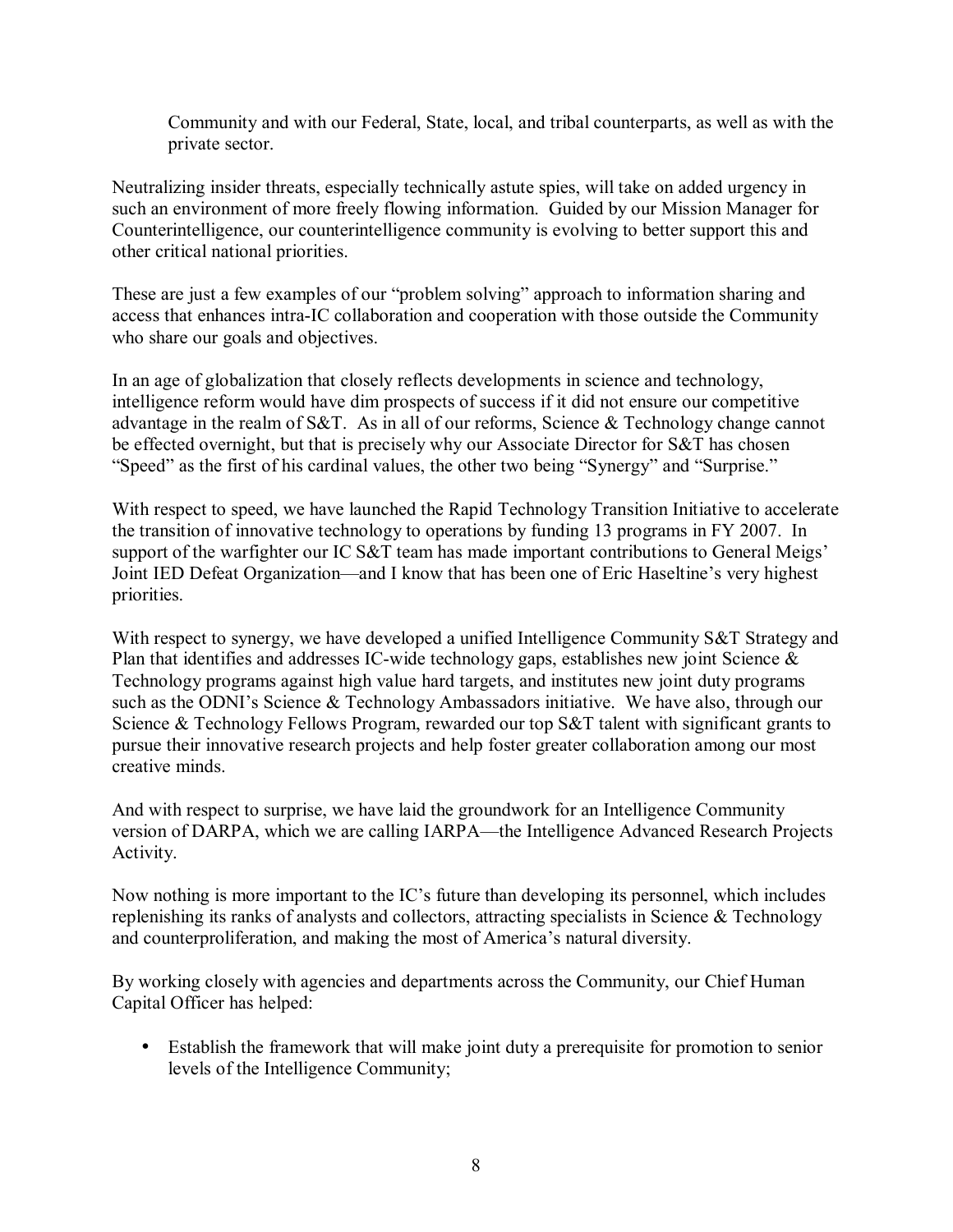- He has helped complete the first Strategic Human Capital Plan for the Intelligence Community; and
- He has initiated development of a modern, performance-based compensation system for civilian employees that will be completed over the next few years.

We need to have a workforce that is fully equipped to meet every new threat, and we need to have a workforce that in the end looks like America. Building that diverse IC workforce is an area where we have made modest, but steady progress. But we still need to do significantly more as a Community to effectively recruit, hire, retain, reward, and promote women, minorities, and persons with disabilities. I strongly encourage each Intelligence Community agency director to make his commitment visible, specific, personal, and persistent, so that executives and managers will understand the importance of this mission imperative.

These are just a few of the initiatives in the area of human capital that we are monitoring closely with our annual surveys of the Intelligence Community workforce, a reminder to senior management that our colleagues' opinions, desires, and morale are vital elements of a strong Community.

It may be a contrarian view, but in my opinion, reform legislation, the recommendations of commissions, and specific presidential directives are more than desirable when it comes to transforming large parts of the national security community—they are indeed indispensable.

The intelligence reform process the United States has initiated is complex and demanding. The successful implementation of these reforms is a work in progress. We need to continue to evaluate our performance concerning the work that is underway to ensure that our goal of making our nation safer is being met. Several challenges remain:

- We need to ensure that the Community does more to tap into the great diversity of ethnicities and talents our nation possesses;
- We must increase training and education in foreign languages and the human and natural sciences to deepen our understanding of an increasingly complex world; and,
- We must continue to facilitate the seamless flow and collaboration of data between analysts and collectors; and,
- We must continue to emphasize the intangible but inestimable value of a well-integrated community.

Ladies and Gentlemen: The larger lessons of 9/11 and the pre-war estimates of Iraq's WMD programs will always remain broadly relevant and provide us with important benchmarks of success or failure.

Day by day we must do our utmost to thwart attacks by determined fanatics who wish to create the illusion that acts of indiscriminate murder are the emblems of political power and legitimacy.